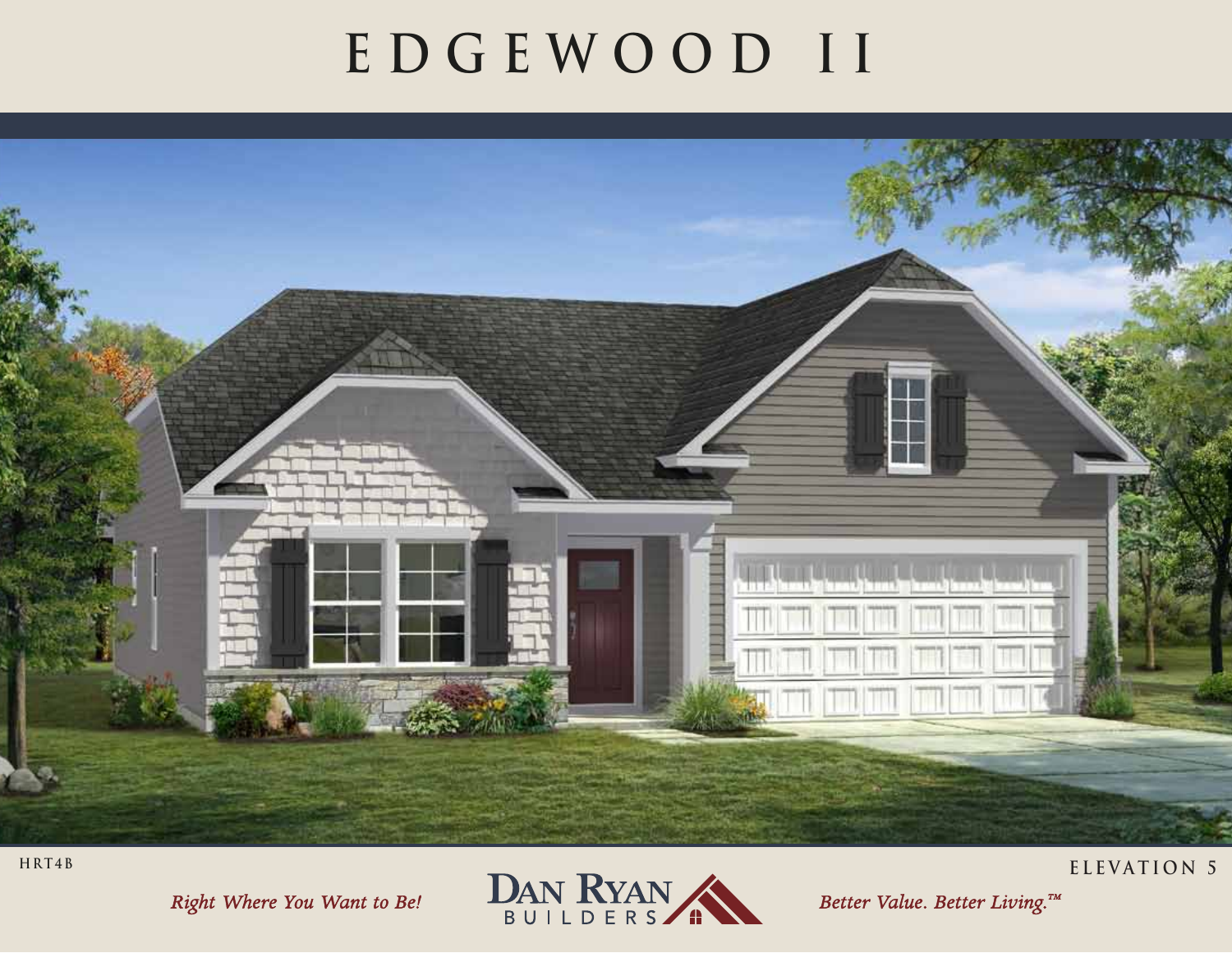

**ELEVATION 1**

**ELEVATION 2 HRT2A**





### **ELEVATION 3**







Right Where You Want to Be!



Better Value. Better Living.™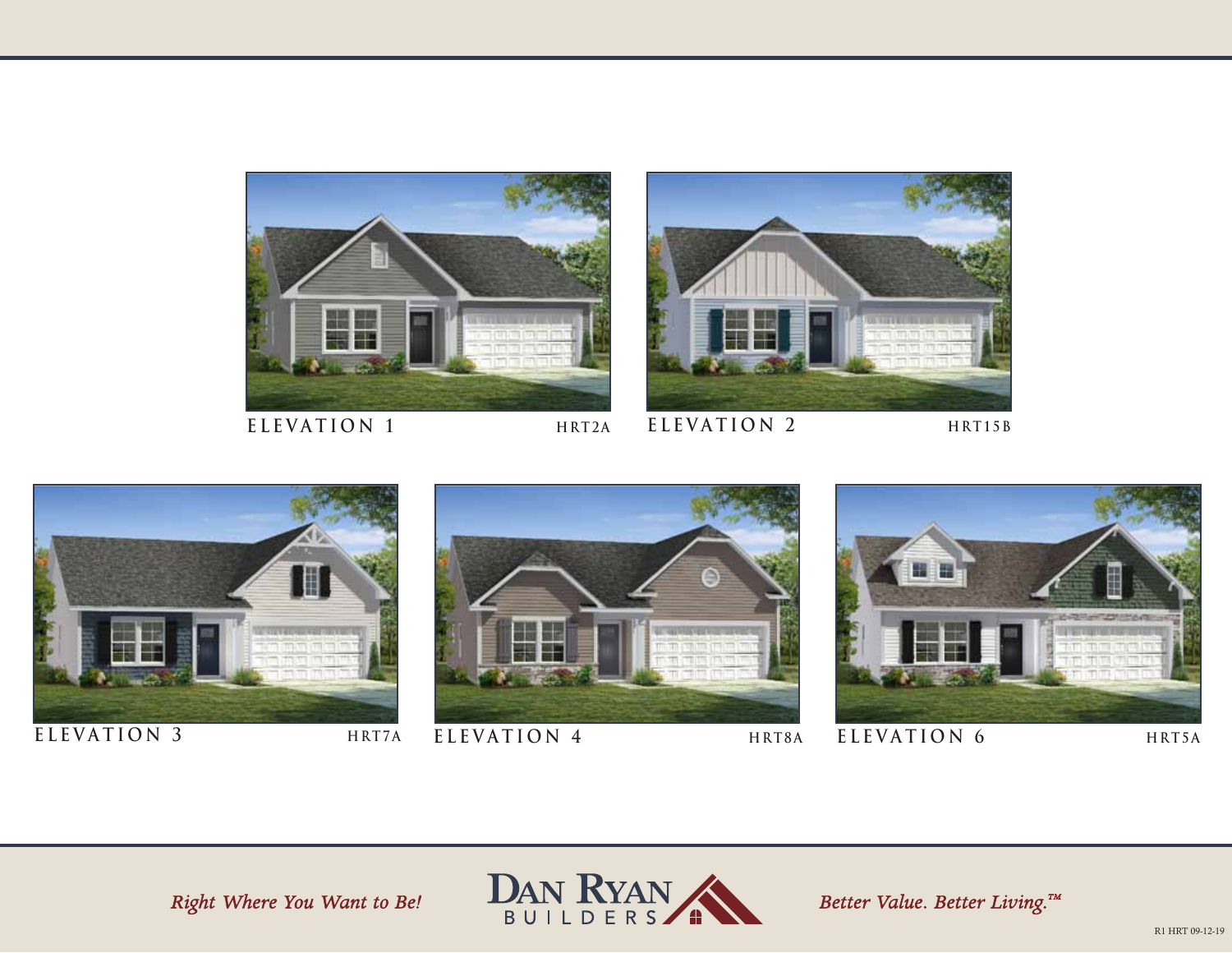# **EDGEWOOD II**